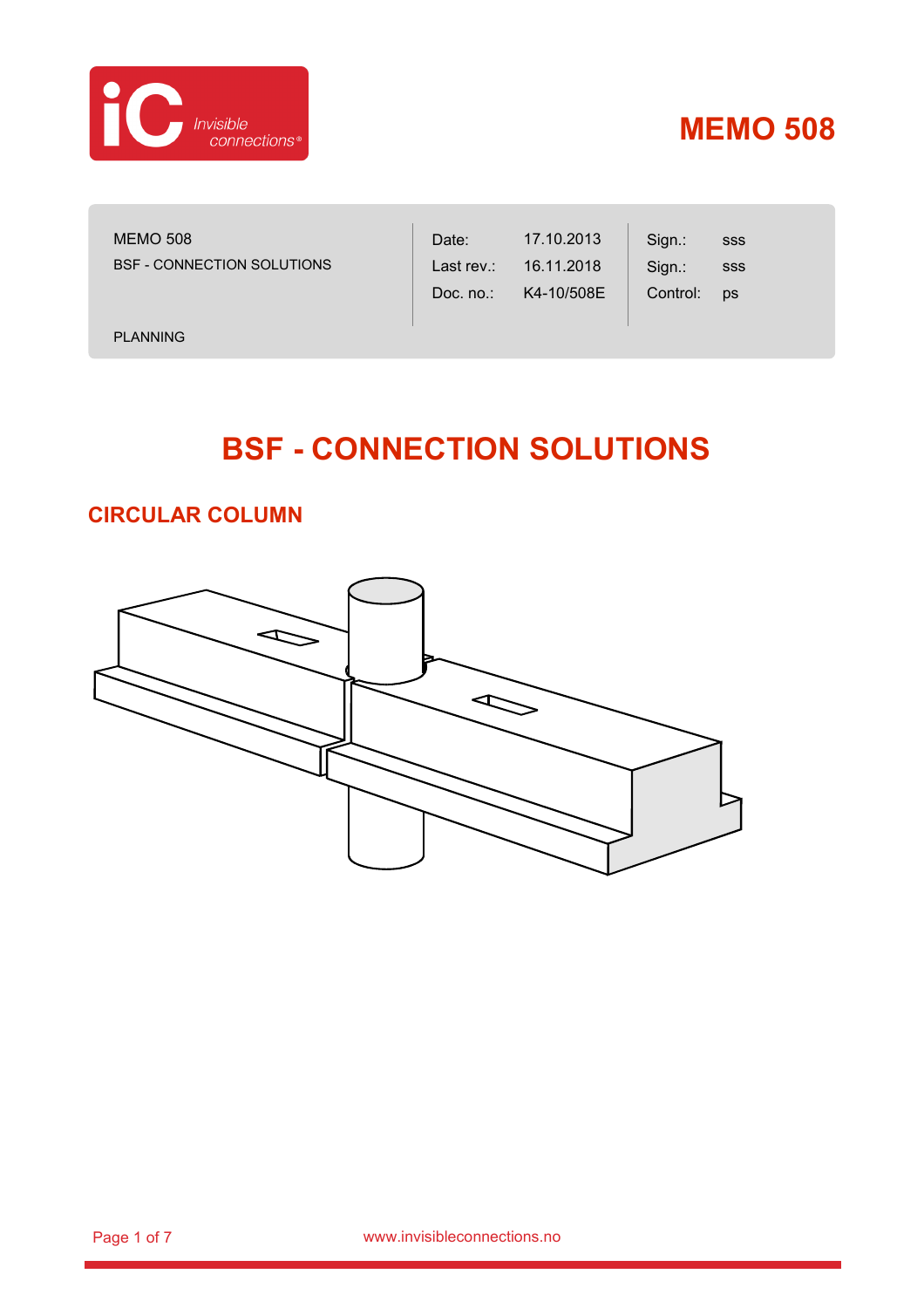

#### Note:

Circular columns may be more difficult to align properly during erection. If the column units are not orientated correctly then the BSF elements may not line up correctly. To assist proper alignment, there should be a reference mark at base level indicating where the BSF insert is at higher level.

On site, erection crews should use this reference mark as well as visually checking the BSF insert in the column.

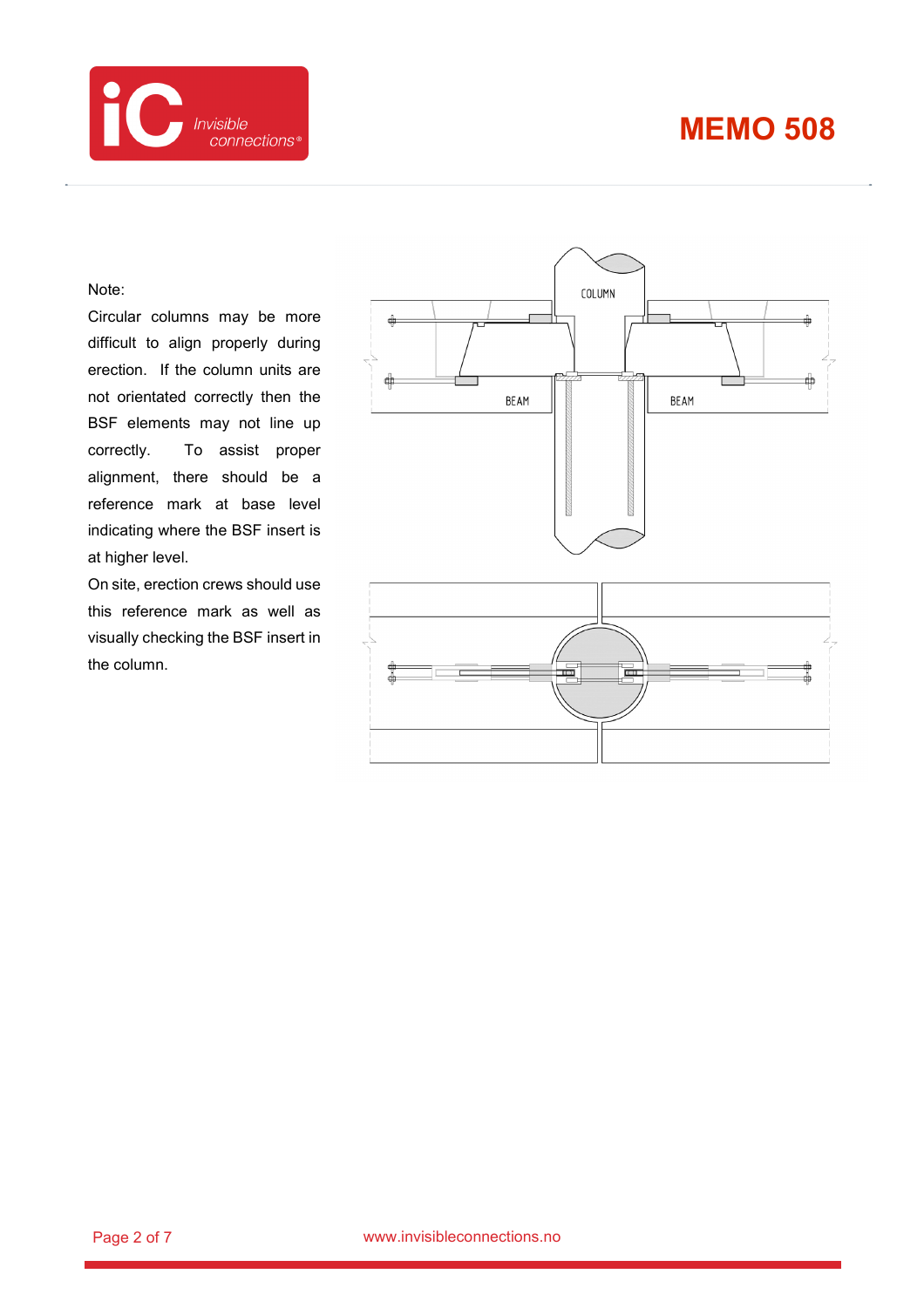

#### **INVERTED T-BEAM FORKED AROUND THE COLUMN**

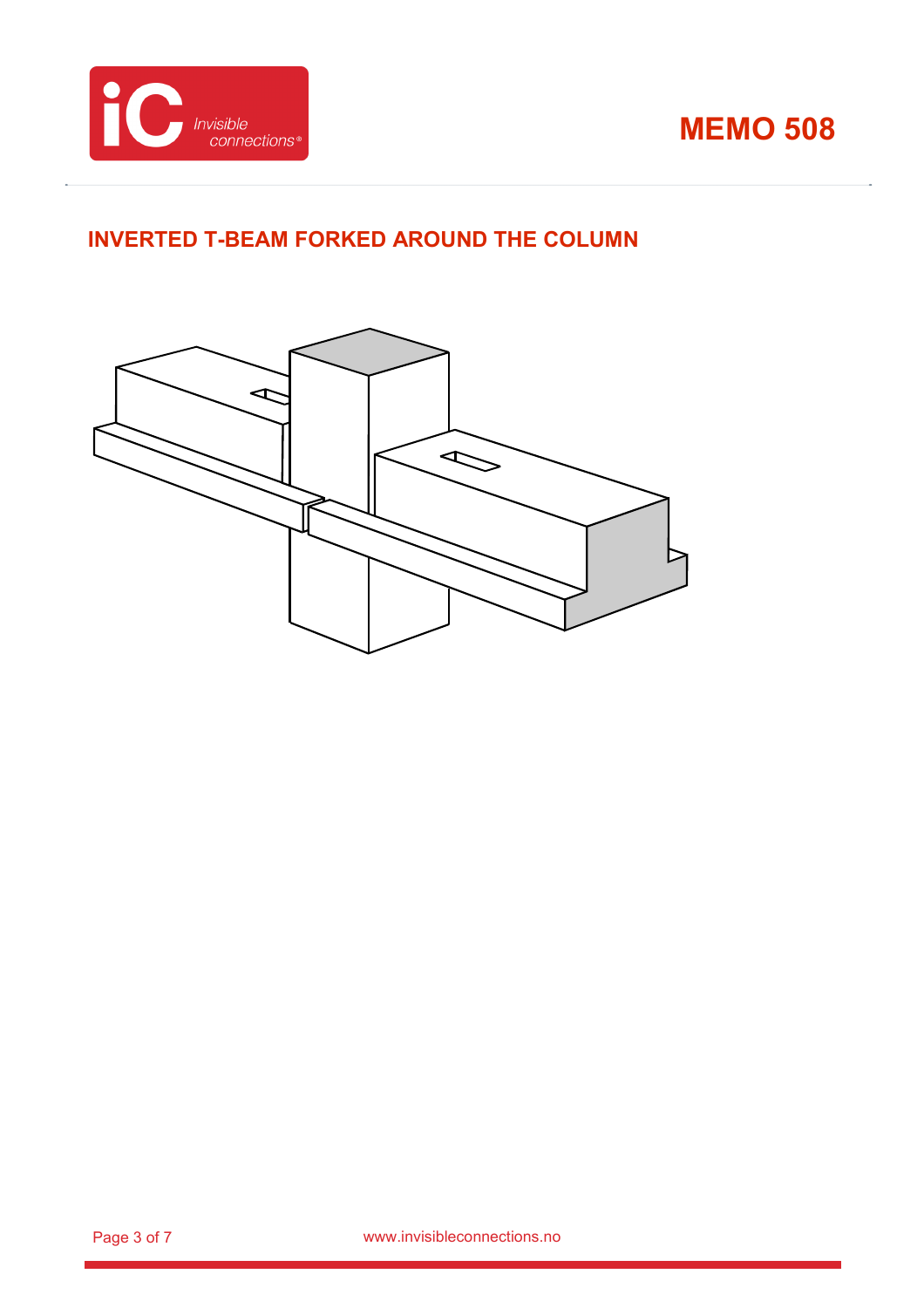

### **CONNECTIONS NOT AT A RIGHT ANGLE**

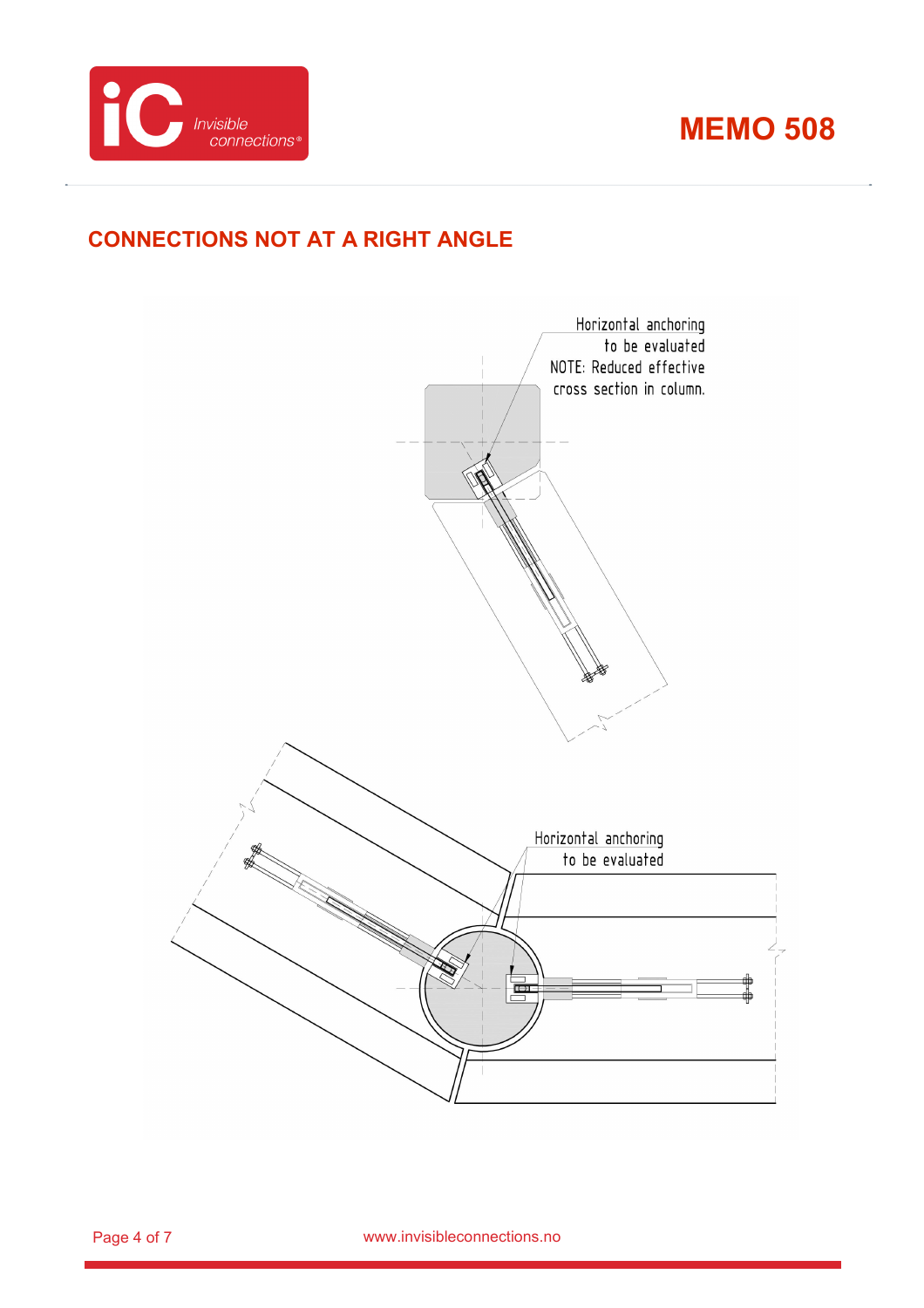



#### **CONNECTIONS FROM SEVERAL DIRECTIONS**



BSF450: 500x500 BSF700: 600x600 BSF1100: 600x800



| <b>Unit</b>    | a    |      |      | $\bullet$ |      | Ø    | <b>Steel</b> |
|----------------|------|------|------|-----------|------|------|--------------|
|                | [mm] | [mm] | [mm] | [mm]      | [mm] | [mm] | quality      |
| <b>BSF225</b>  | 60   | 100  | 20   | 30        | 15   | 14   | S355         |
| <b>BSF300</b>  | 60   | 100  | 20   | 30        | 20   | 14   | S355         |
| <b>BSF450</b>  | 60   | 100  | 20   | 30        | 25   | 18   | S355         |
| <b>BSF700</b>  | 80   | 130  | 27,5 | 37,5      | 25   | 22   | S355         |
| <b>BSF1100</b> | 80   | 150  | 30   | 45        | 40   | 26   | <b>S355</b>  |

*Table 1: Plate for splice of threaded bars*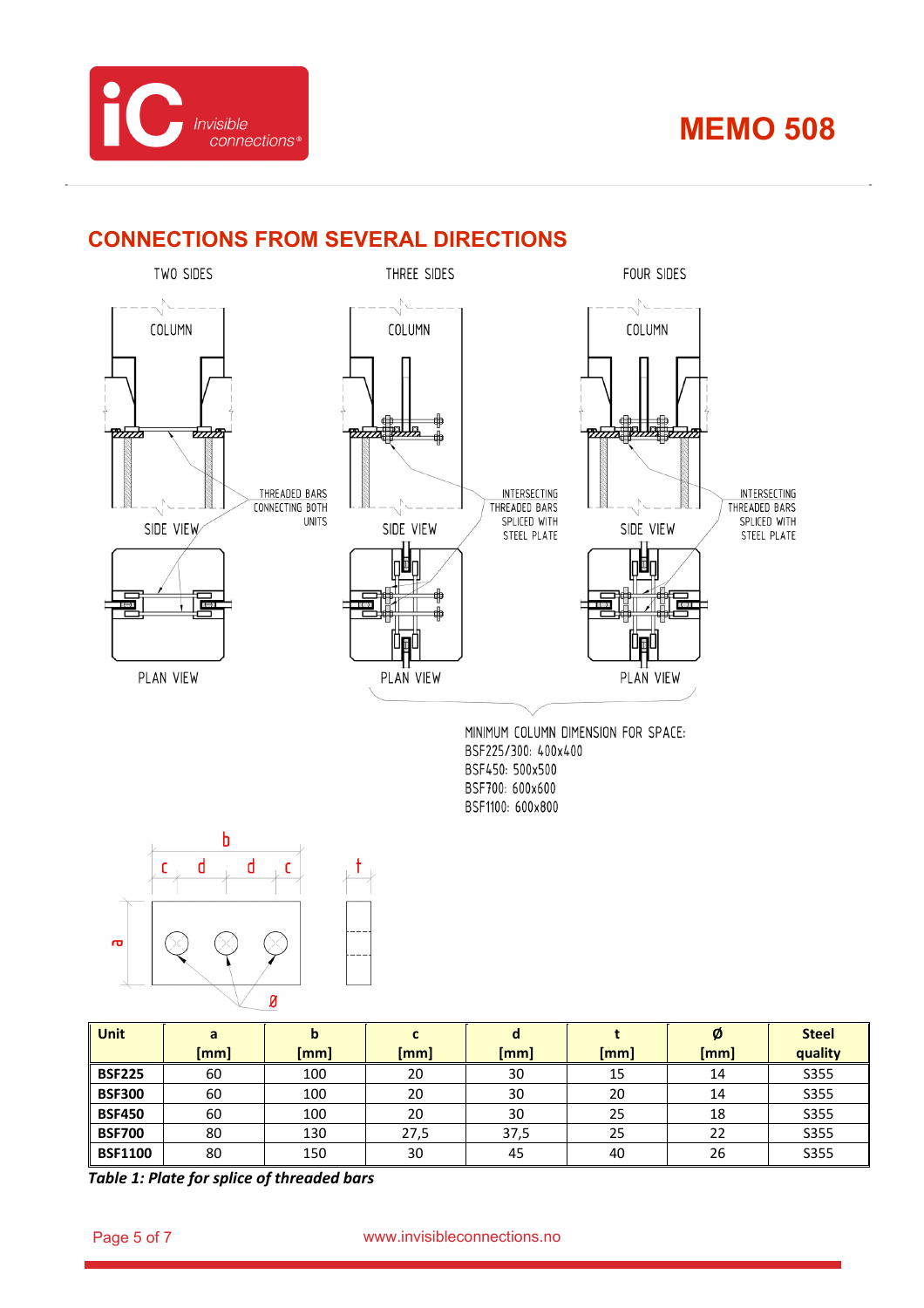



#### **ECCENTRICITY**

For most columns the design will benefit from the greatly reduced eccentricity resulting from using BSF.



The example shown above (BSF225) illustrates how the load eccentricity (e) is more than halved using BSF. This reduces bending and allows a more efficient and cost-effective design